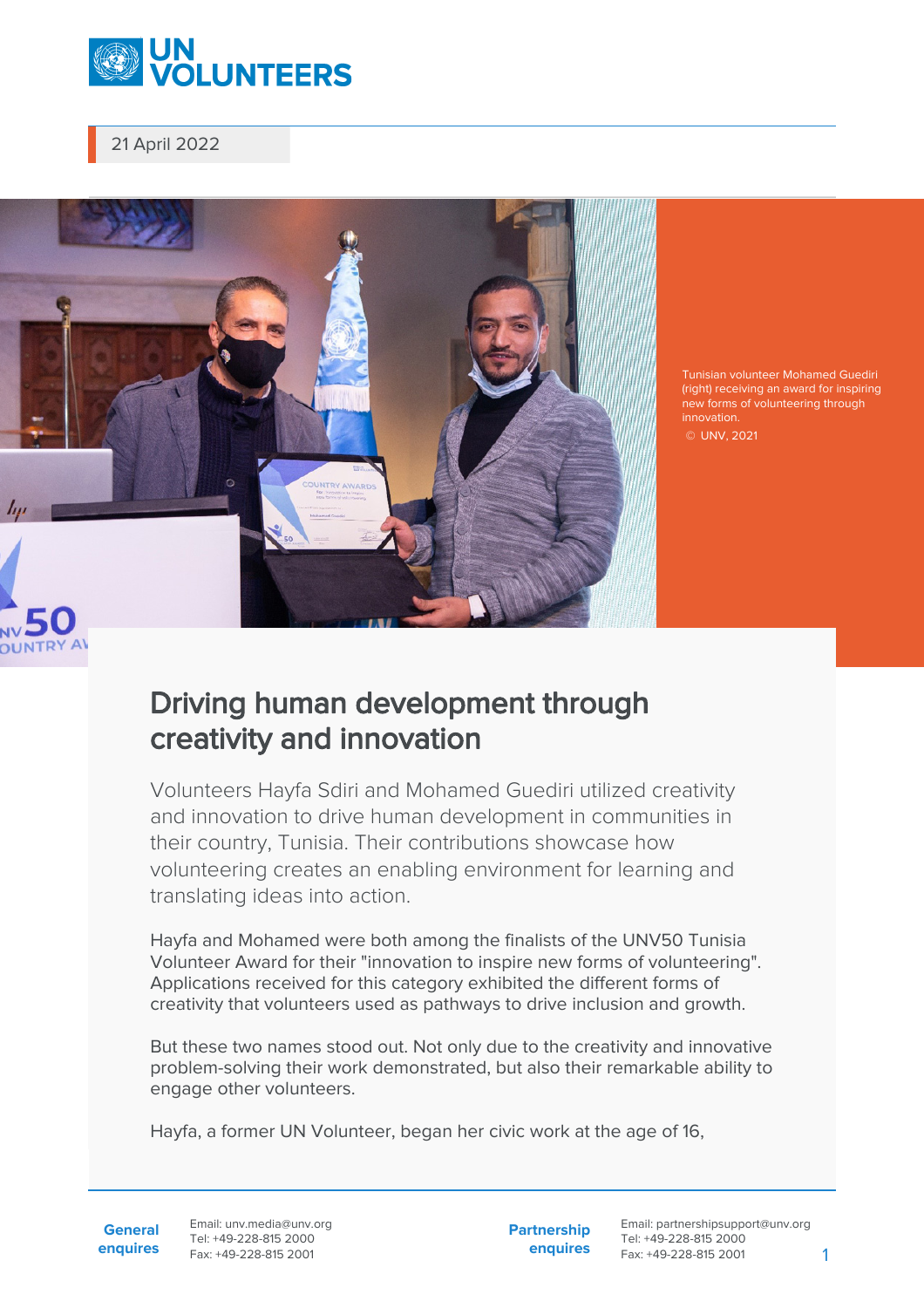

advocating for the Sustainable Development Goals (SDGs), gender equality and youth civic engagement.

**K** Hayfa received the Volunteer Award 2021 for her promotion of innovation throughout her volunteer experience and training of youth on leadership, public speaking, gender advocacy, design thinking and business planning. She was also recognized for mentoring emergent entrepreneurs on start-up building.

As a volunteer and president of the SDG Camps Tunisia, Hayfa trained 500 youth on innovation and the SDGs and took part in the incubation of 45 entrepreneurial projects. Having served as a UN Volunteer Youth and Innovation Analyst with UNDP Tunisia, Hayfa contributed to building an inclusive incubation programme for young entrepreneurs and community leaders. She created a network of 10,000 Tunisian youth in the 24 governorates of Tunisia.

Mohamed is the founder of a civil society organization in Tunisia called Cité'Ness for Cultural and Artistic Development. He was a finalist in the same category of the award as Hayfa. His volunteering experience stood out for engaging in youth economic inclusion and facilitating the participation of refugee children.

"I really wanted to reach underprivileged people," affirms Mohamed, as he explains the motivation behind his activism for the rights of children at risk and children in conflict with the law.

In the framework of Cité'Ness's project Cinema in their Eyes, he resorted to cinema to promote culture among marginalized and vulnerable groups in remote areas. The project aimed to give a voice to children and adolescents, namely those residing at the Defense and Social Integration Centres managed by the Ministry of Social Affairs, and offer them a source of artistic inspiration, as well as a means of reconciliation with society.

Mohamed's work with children and adolescents entailed creating film scenarios that they would produce themselves. So far, he has facilitated the

**General**

**enquires** Tel: +49-228-815 2000 Fax: +49-228-815 2001 Email: unv.media@unv.org<br>Tel: +49-228-815.2000

**Partnership enquires**

Email: partnershipsupport@unv.org Tel: +49-228-815 2000 Fax: +49-228-815 2001 2